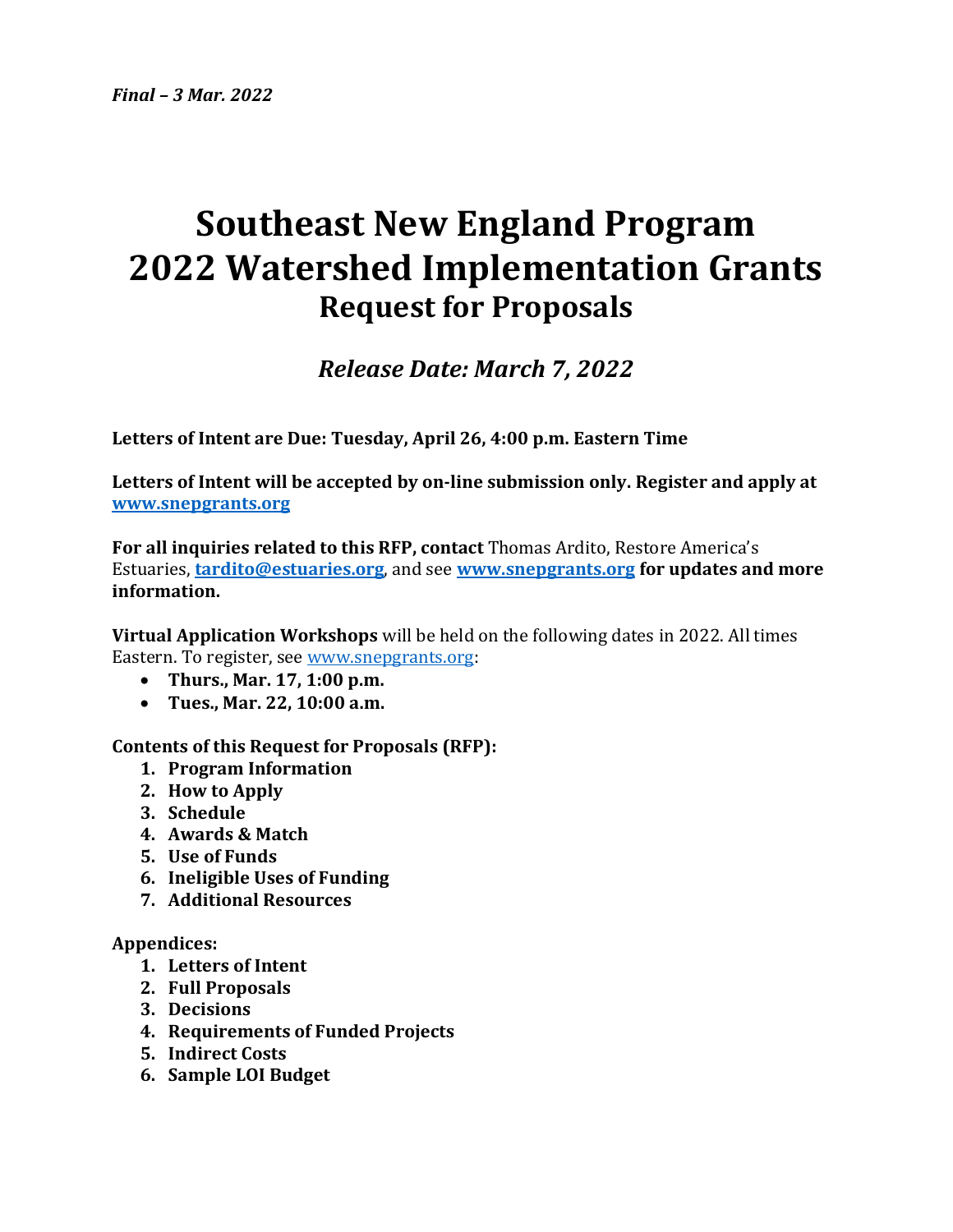## **1. Program Information**

## **About SNEP**

Clean water, healthy watersheds, and vibrant coastal ecosystems are essential to the communities of Southeast New England – a foundation of our region's prosperity and quality of life. In Rhode Island and Massachusetts, natural systems generate billions of dollars in value through beach-going, fishing, tourism, marine trades, drinking water supply, and many other uses. Yet despite recent improvements, water pollution and ecosystem degradation threaten our most important natural assets. In order to strengthen and sustain prosperous, resilient communities throughout coastal Southeast New England, action is needed to reduce water pollution and to restore coastal and watershed habitats.

The U.S. Environmental Protection Agency (EPA), through its Southeast New England Program (SNEP), has established a vision for our region's environment in 2050. The **[SNEP](https://www.epa.gov/snep/snep-strategic-plan#:~:text=The%20purpose%20of%20this%20Strategic,%2C%20and%203)%20sustainable%20communities.)  [Strategic Plan](https://www.epa.gov/snep/snep-strategic-plan#:~:text=The%20purpose%20of%20this%20Strategic,%2C%20and%203)%20sustainable%20communities.)** describes three main goals for achieving this vision:

- A resilient ecosystem of safe and healthy waters;
- Thriving watersheds and natural lands; and
- Sustainable communities.

The plan outlines five priority actions for achieving these goals:

- 1. Increase local capacity;
- 2. Increase available solutions;
- 3. Ensure diverse representation;
- 4. Demonstrate ways to address common challenges; and,
- 5. Increase community leaders' understanding of the benefit of restoration projects.

The **[SNEP Strategic Plan](https://www.epa.gov/snep/snep-strategic-plan#:~:text=The%20purpose%20of%20this%20Strategic,%2C%20and%203)%20sustainable%20communities.)** provides more information on SNEP's approach to achieving resilience and sustainability in Southeast New England.

#### **About SWIG**

**SNEP Watershed Implementation Grants (SWIG)** is a partnership between EPA and Restore America's Estuaries (RAE), a national coalition of non-profit coastal conservation organizations. The purpose of **SWIG** is to support the goals of the SNEP strategic plan by providing funding to implement SNEP priority actions.

The 2022 round of **SWIG (SWIG22)** will award up to \$1.85 million in competitive grant funding to projects, programs, and partnerships that restore coastal and watershed ecosystems throughout Southeast New England, while improving technical and institutional capacity to address pressing coastal issues.

## **Geographic Focus**

For purposes of this grant program, Southeast New England is defined as lands, watersheds, waters, and islands from Westerly, RI, to Pleasant Bay, MA, on Cape Cod, including the waters of Narragansett Bay and Buzzards Bay, and their watersheds as far north as Worcester and Brockton, MA. It includes all major rivers and river drainage basins flowing into coastal waters of Rhode Island, Buzzards Bay, and the South Shore of Cape Cod. It also includes Martha's Vineyard, Nantucket, Block Island, and the Elizabeth Islands. All work funded by **SWIG** must be implemented within this geographic region, which is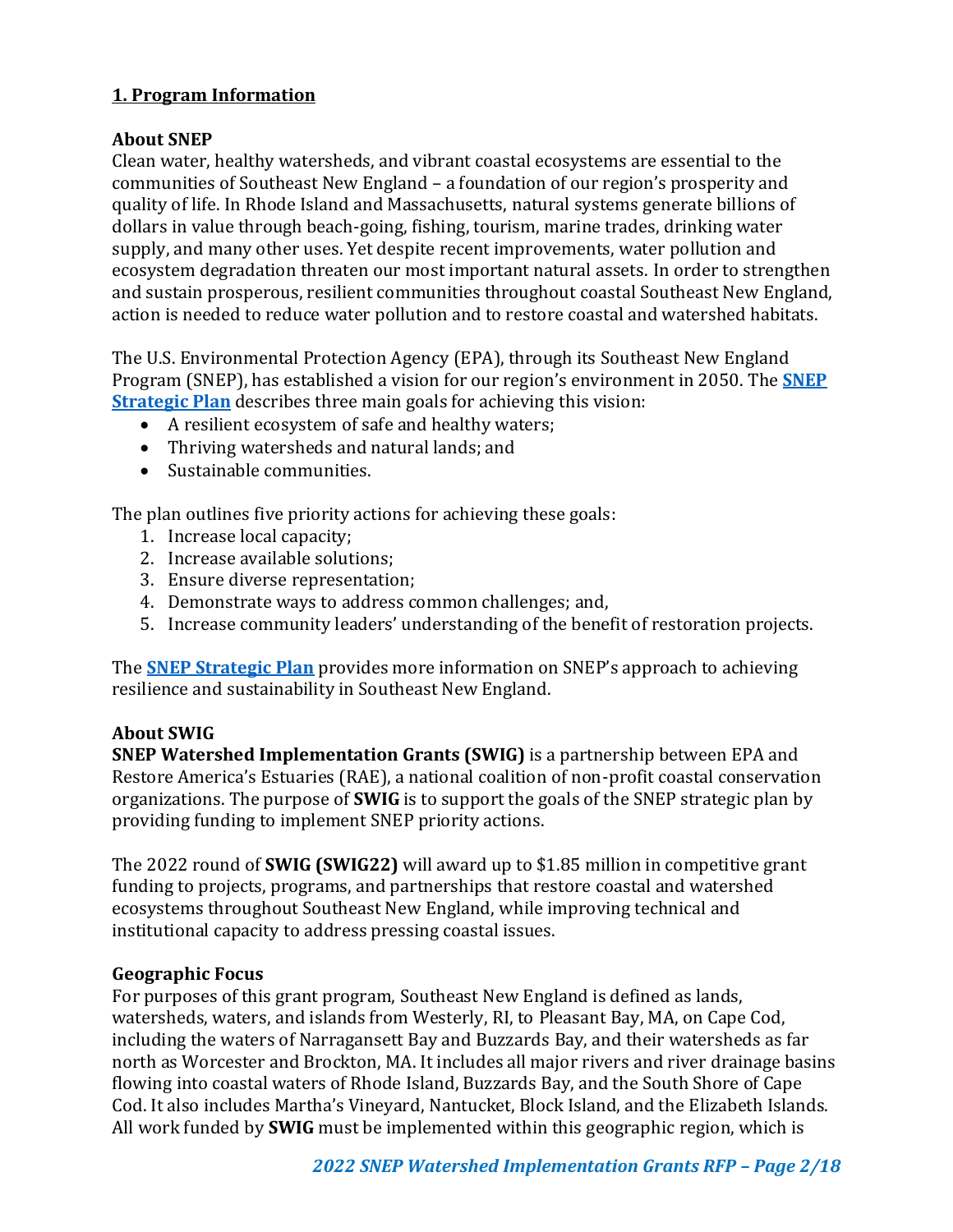located entirely within Rhode Island and Massachusetts and is referred to as the "**SNEP Region**" in this RFP. An interactive map of the **SNEP Region** can be accessed on the **[EPA](https://www.epa.gov/snep/background-information-southeast-new-england-program)  [SNEP web page.](https://www.epa.gov/snep/background-information-southeast-new-england-program)**

## **2. How to Apply**

RAE will select grantees through a two-step application process: an open Letter of Intent (LOI), followed by invited Full Proposals. Both steps are competitive; RAE's request for a full proposal does not guarantee funding of that proposal.

Any eligible organization may submit an LOI or multiple LOIs. In consultation with an independent advisory committee and EPA, RAE will select LOIs for further consideration as Full Proposals. In some cases, RAE may suggest changes to the scope of work or budget in the LOI, to be included in the Full Proposal.

Full Proposals will be accepted by invitation only, following RAE evaluation of LOIs. Similar to the process for LOI proposals, RAE will select full proposals for funding in consultation with an independent advisory committee and EPA. RAE may elect to partially fund proposals, or may request other project modifications prior to finalizing awards.

LOI requirements are provided in **Appendix 1**, while **Appendix 2** describes requirements of Full Proposals. **Appendix 3** outlines the process by which RAE will evaluate and select LOIs and Full Proposals.

In order to be considered for funding, LOI and Full Proposal applications must meet the requirements outlined in this RFP and appendices, including federal grant requirements incorporated by reference.

Letters of Intent and Full Proposals **must be submitted through the online portal** at **[www.snepgrants.org](http://www.snepgrants.org/)**. Submissions sent by email or other means will not be accepted.

#### **3. Schedule (all dates 2022 unless noted otherwise; all times Eastern)**

- **Mar. 7:** RFP Release Date
- Virtual Application Workshops: See Page 1
- **Apr. 26, 4:00 p.m.:** Letters of Intent (LOIs) Due
- **Week of May 16:** Full Proposal requested if selected; others notified
- **Jun. 30, 4:00 p.m.:** Full Proposals Due
- **August:** Notification of Awards
- **Aug./Sep.:** Development and Execution of Grant Agreements
- **Sep./Oct.:** Grant Announcement Events in Rhode Island & Massachusetts
- **Oct. 1:** Expected Award Date / Project Start Date
- **Dec. 31, 2024:** Latest date for completion of work.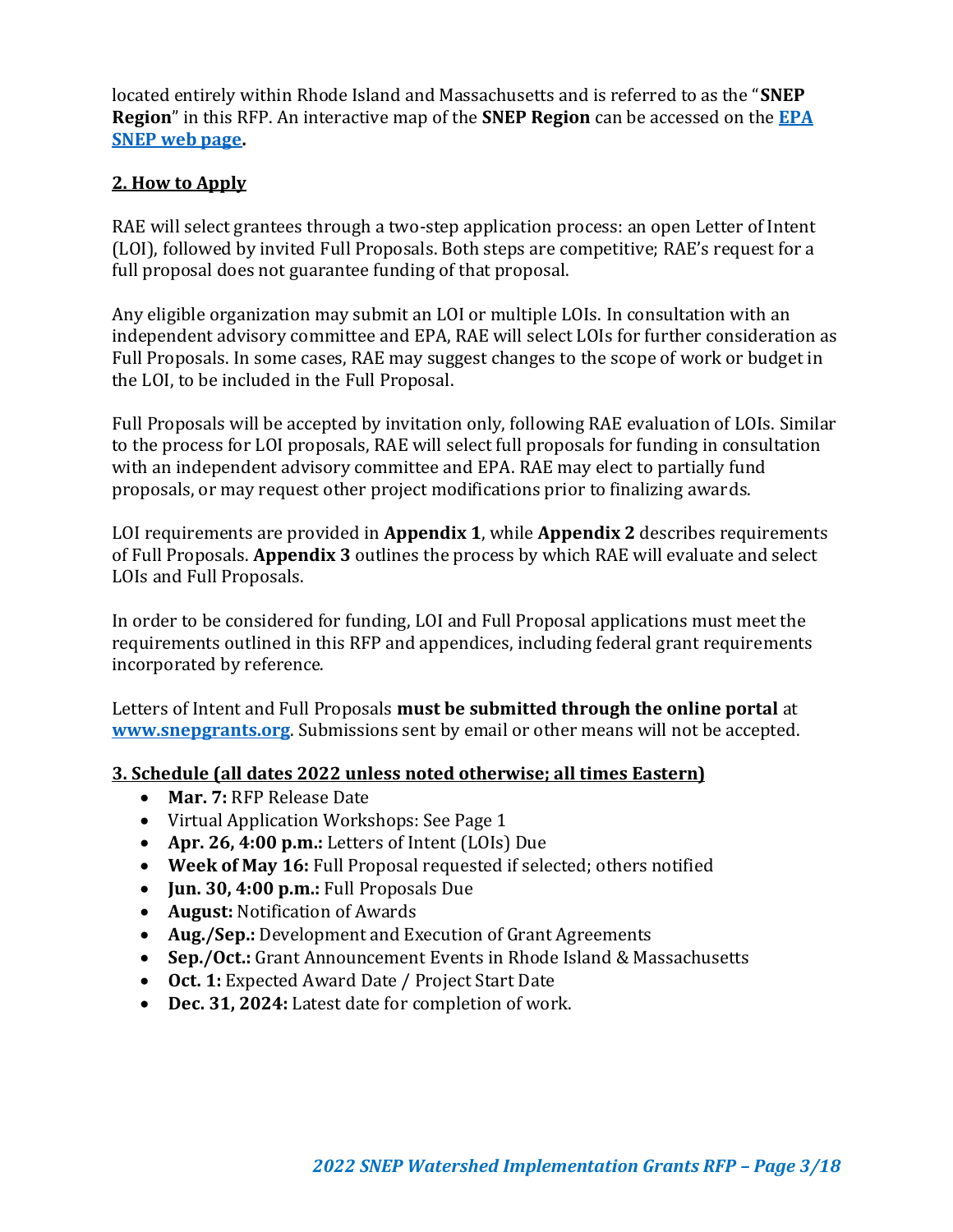## **4. Awards & Match**

#### **Source of Funds**

The source of **SWIG** funding is federal through EPA (CFDA 66.129 - Southeast New England Coastal Watershed Restoration Program). However, all grants under this program will be awarded, overseen and administered by RAE.

#### **Anticipated Awards**

In 2022, RAE will award up to \$1.85 million in federal funds through **SWIG22.** Typical awards will range from \$100,000 to \$350,000. Projects of exceptional impact will be accepted up to \$500,000. Smaller grants will be considered in limited instances: as contributions to projects with other sources of funding; for pilot-scale projects; and for **Peer-to-Peer Learning Projects** as described below. RAE expects to fund 5 – 15 awards in 2022. In combination with prior grant rounds, **SWIG22** will continue the development of a diverse portfolio of projects throughout the SNEP region, led by a variety of organizations and using a range of approaches to accomplish SNEP priorities.

## **Funding Priorities**

**SWIG's** funding priorities are aligned with the SNEP vision, goals and priority actions described above and in the **[SNEP Strategic Plan.](https://www.epa.gov/snep/snep-strategic-plan#:~:text=The%20purpose%20of%20this%20Strategic,%2C%20and%203)%20sustainable%20communities.)** 

Examples of proposals that support SNEP vision, goals and priorities include those which:

- Establish or support sustainable partnerships;
- Provide multiple benefits for communities and the environment;
- Foster environmental justice and equity;
- Restore coastal and watershed habitats such as rivers, salt marshes, seagrass, and wetlands;
- Foster coastal resilience and adaptation to changing climate and environmental conditions;
- Reduce nutrients and nutrient impacts on coastal ecosystems;
- Restore or improve urban landscapes with nature-based solutions;
- Develop, implement or communicate innovative approaches;
- Develop sources or methods of sustainable financing for clean water and other environmental improvements;
- Develop or implement holistic environmental plans, including watershed-based planning and action;
- Improve land management, for example by averting inappropriate development.

## **Peer-to-Peer Learning Projects**

In addition to the larger projects described above, RAE will consider smaller grants that advance local and peer-to-peer learning regarding the restoration of clean water and healthy coastal ecosystems. Examples include workshops or training series, major symposia, partnership development, etc. Such projects will typically be in the \$10,000 to \$20,000 range. RAE is particularly interested in funding special projects that share knowledge and experience developed through SNEP programs and projects with stakeholders and practitioners throughout the SNEP region.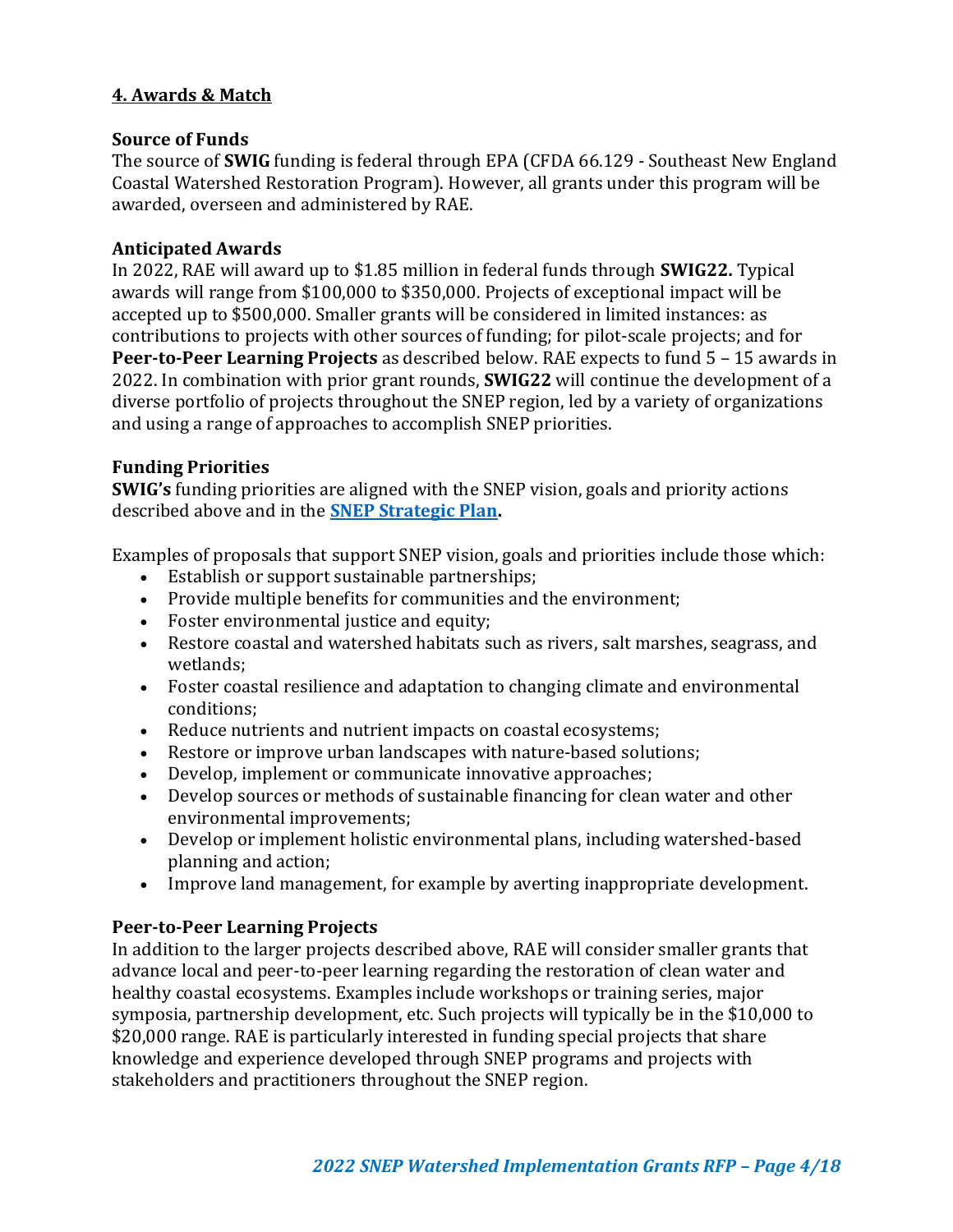#### **Partial Awards**

In general, RAE will seek to fund proposals in their entirety. In some cases, however, RAE may elect to partially fund proposals, or may request other project modifications prior to finalizing awards.

#### **Non-Federal Match**

Funded projects must provide an additional **33% of the requested amount in nonfederal matching funds.** For example, a request of \$100,000 must be accompanied by a commitment of at least \$33,000 in non-federal match, for a total project cost of \$133,000. Matching funds may be cash or in-kind. State, municipal, and private funding, as well as volunteer time, are all eligible sources of match.

## **Match Waiver Request**

Applicants may request full or partial waiver of the non-federal match requirement. Funding for waivers is limited and will be provided on an as-needed basis as funds allow, at the discretion of RAE, in order to facilitate application by under-represented organizations and others that would otherwise have difficulty participating in the program.

#### **Period of Performance**

The expected date of award of **SWIG22** is Oct. 1, 2022. Following award, the period of work may be up to 24 months. Projects should be "ready to go" upon award; applicants are expected to begin incurring costs against the grant within the first quarter following award.

## **Pre-Award Costs and Match:**

RAE will reimburse pre-award grant costs, and will accept qualified match expenditures, up to 90 days prior to the signature date of the agreement with prior approval. In order to be reimbursable, pre-award costs must be requested and match identified in the full proposal and included in an approved award budget. Grant-writing or development costs are not reimbursable or acceptable as match.

#### **Eligible Applicants**

Eligible applicants include state, county and local governments and their subdivisions, tribes, regional planning organizations, non-profit organizations, and academic institutions.

Organizations need not be located within the SNEP Region to be eligible for funding, but the funded work must take place within the region with the primary purpose of benefitting the SNEP Region.

Federal agencies are not eligible recipients of funding, but may be included as partners in proposals submitted by eligible recipients.

Public-private partnerships are encouraged, consistent with federal competitive procurement requirements noted in **Appendix 4.** 

SNEP Steering Committee members are eligible to apply for and receive **SWIG** funding if they meet all other criteria. RAE utilizes established procedures to avoid conflicts of interest in the award of **SWIG.**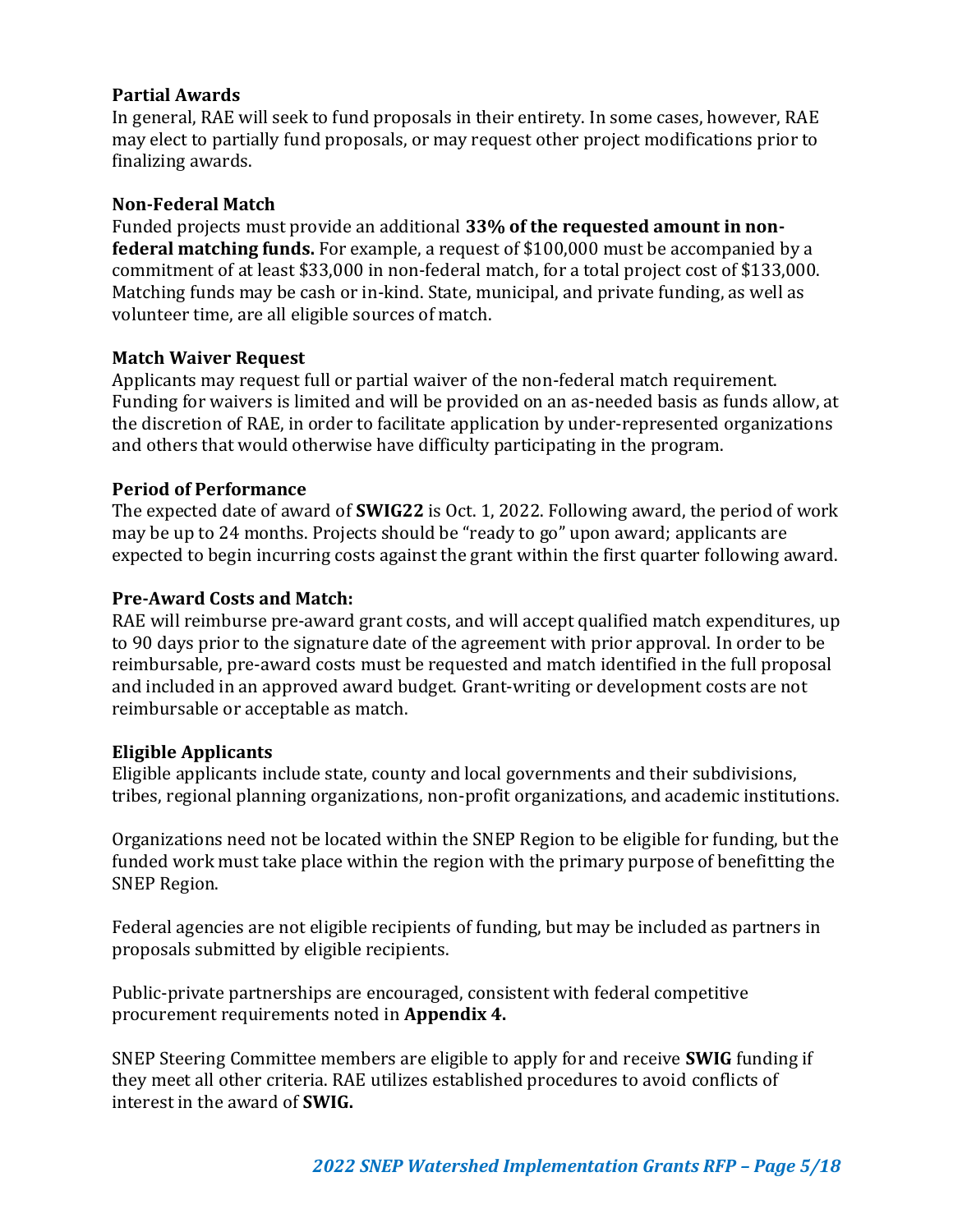## **Multiple Applications & Projects**

Organizations may submit multiple LOIs or applications either as a lead organization, or as a partner on another organization's application. Multiple applications must be submitted separately and each will be evaluated independent of other proposals.

#### **Coordination with Other Grant Rounds**

RAE will consider applications that are linked to prior SNEP-funded projects (for example, construction funding for projects designed with prior grants; or further assessment or monitoring of projects constructed with prior funding); however, each application in each year will be evaluated independently, and funding decisions will be based on evaluation results for that particular round of funding, including considerations of geographic diversity and project type. Similarly, applicants may submit **SWIG22** applications on the expectation of applying for future SWIG grants; the award of a 2022 grant, however, does not represent or imply commitment toward funding in future grant rounds.

#### **Coordination with Other Programs**

RAE encourages coordination with other state, local, private and federal programs, including the National Estuary Program; state-funded water quality, habitat and resilience programs; and initiatives of private foundations. Although federal funds may not be used as match, applicants are encouraged to include federal agencies and federally-funded organizations in project partnerships.

#### **SNEP Network**

The **SNEP [Network](https://gcc01.safelinks.protection.outlook.com/?url=http%3A%2F%2Fwww.snepnetwork.org%2F&data=04%7C01%7CPryor.Margherita%40epa.gov%7Cebc2c5f7015949d8157108d8b713715d%7C88b378b367484867acf976aacbeca6a7%7C0%7C0%7C637460641442695991%7CUnknown%7CTWFpbGZsb3d8eyJWIjoiMC4wLjAwMDAiLCJQIjoiV2luMzIiLCJBTiI6Ik1haWwiLCJXVCI6Mn0%3D%7C2000&sdata=HL1YJ9Flb0a5eNVOeqUxY2bh4AQ8Mxt8zzuOiBzOaPs%3D&reserved=0)** provides municipalities and other organizations with training, technical assistance and capacity-building to achieve healthy watersheds, sustainable financing, and long-term climate resilience through ecological restoration and stormwater management. **SWIG** will consider implementation grants to complement the scope or continue the work of Network-supported partnerships, programs and projects.

Organizations with early-stage ideas for SNEP projects may contact the SNEP Network to request technical assistance support in project development, which may position the project for future grant funding from SNEP or other sources.

#### **5. Use of Funds**

**SWIG** funding may be used for typical project costs, including salary, fringe, contractual support, equipment, supplies, travel, and indirect costs. All grant payments will be made on a reimbursement basis. See **Section 6** for ineligible uses of funds.

#### **Indirect Costs**

For organizations without a federal negotiated indirect cost rate agreement (NICRA), indirect costs will be reimbursed at a rate up to 10% of the total direct costs. For organizations with a current NICRA approved by any federal agency, indirect costs will be reimbursed according to the NICRA formula. In all cases, indirect costs will be factored into consideration of the cost-effectiveness of the proposal. **Appendix 5** explains calculation of indirect costs for **SWIG**.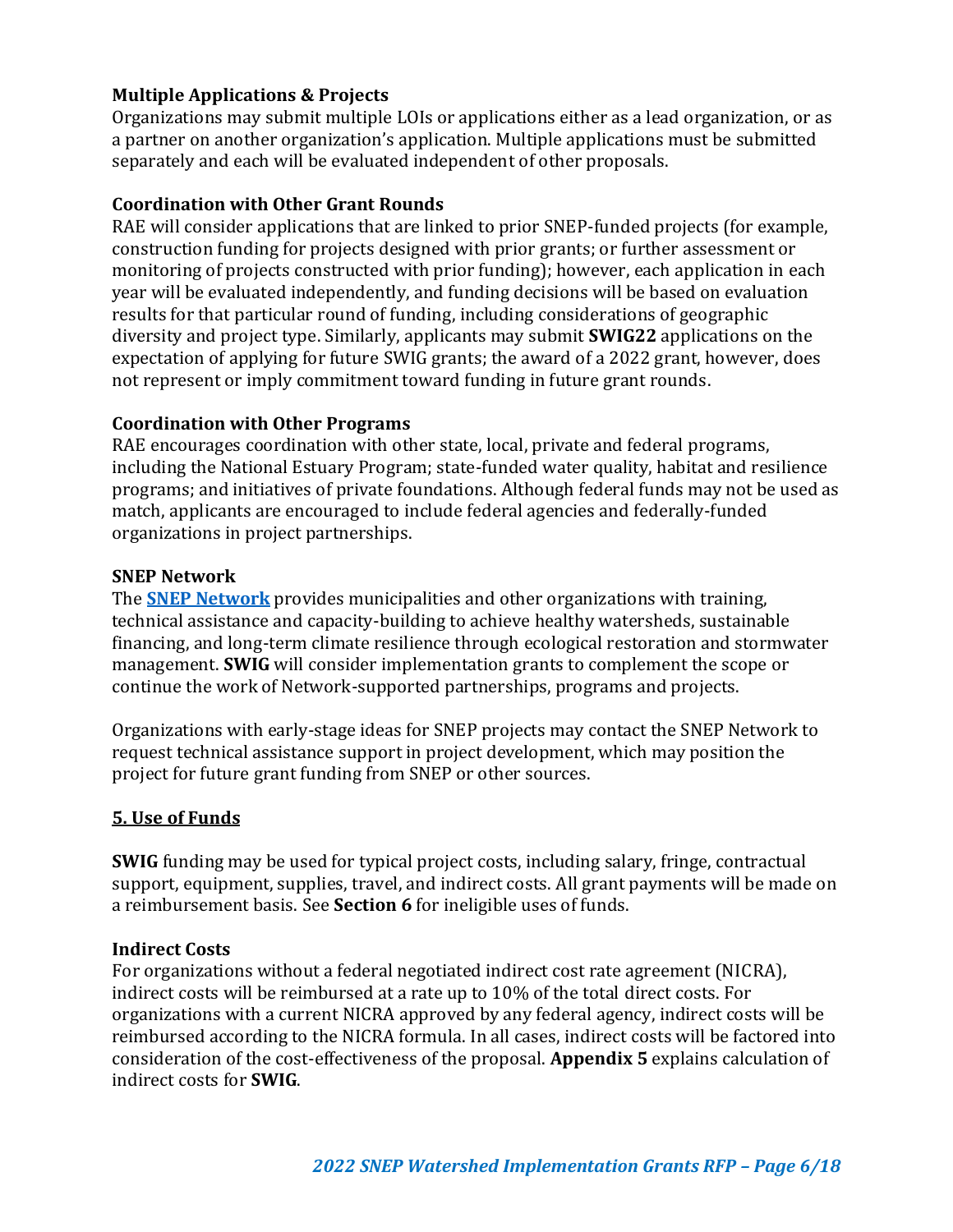## **Tools & Equipment**

Under this program, RAE will consider funding tools and equipment such as hardware, software, monitoring technology, durable equipment, and heavy equipment, where such investments support the implementation of SNEP goals and objectives. RAE is particularly interested in funding tools and equipment that support partnerships and build local or regional capacity to achieve SNEP goals. Equipment is defined as durable goods with a unit cost in excess of \$5,000.

## **Conferences and Travel**

Applicants are encouraged to budget for travel in order to share lessons and results of projects throughout the SNEP region, and to connect with regional and national practitioners aligned with SWIG-funded projects. An example of a national forum for SWIG is RAE's biennia[l Coastal and Estuarine Summit.](https://raesummit2022.estuaries.org/?_ga=2.240448836.693788755.1645025544-1410715981.1641926934) Applicants are encouraged to include airfare, hotel and registration for this conference in proposal budgets. Depending on the project schedule, applicants may plan to attend the conference in 2022, 2024, or both.

## **6. Ineligible Uses of Funding**

**SWIG** may not be used for the following purposes under this 2022 solicitation. However, **SWIG** can fund eligible components of a larger project that may also include ineligible components funded by other means.

The following uses of funding are ineligible for **SWIG22**:

- **Research and Monitoring: SWIG22** will not fund proposals in which the primary purpose is research or monitoring; however, research and monitoring may be funded as part of a larger grant, where the purpose of the research or monitoring is to assess results and outcomes of the grant-funded activity. Applicants should be clear regarding the role of any research or monitoring activities within the context of the larger project.
- **Social Surveys and Questionnaires: SWIG** cannot fund social surveys or questionnaires; nor can the costs of such instruments be included as match. If your project utilizes social surveys or similar instruments, they must be off budget, with costs paid by separate funding sources.
- **Actions Legally Required: SWIG** will not fund actions required to settle a formal enforcement action or included in a court order; nor will it fund actions required as mitigation measures under a state, local, or federal permit for a specific project. However, **SWIG** may fund work that falls under the existing responsibilities of a local government (e.g., contributing data for development of TMDLs or information necessary to comply with MS4 permits). **SWIG** can also fund the cost of securing permit approvals as part of a larger grant-funded project, as well as non-required or voluntary "add-ons" to mandated responsibilities.
- **Routine Maintenance: SWIG** will not fund work involving only routine activities to maintain stormwater infrastructure, other facilities, land or waterbodies.
- **Plans or studies that lack a clear environmental impact or path to implementation**: Plans and studies will be considered for funding only if they are directly relevant to, and provide results that inform, the achievement of SNEP goals, and where applicants can describe a realistic pathway to implementation.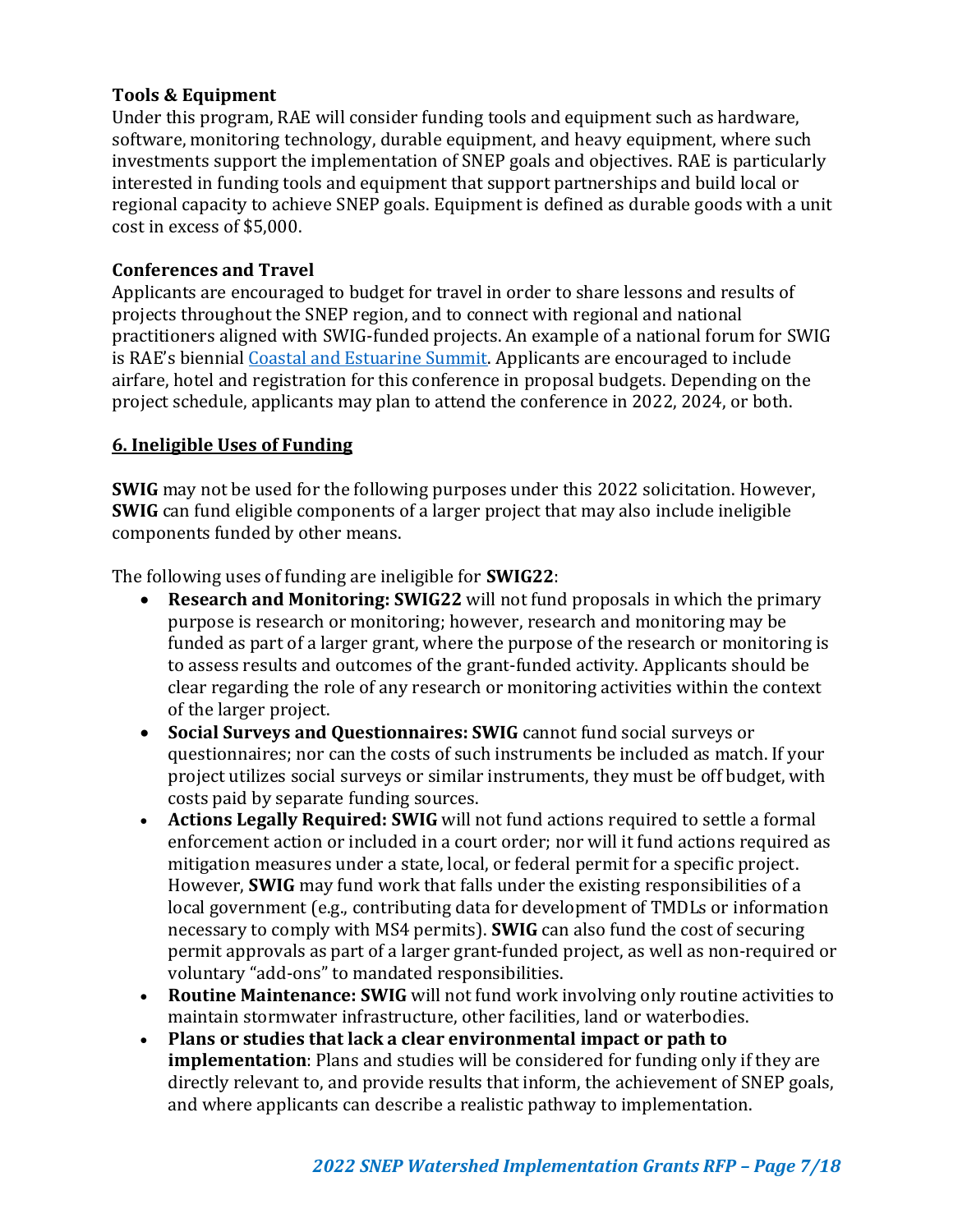- **Conventional "gray infrastructure" projects: SWIG** will not fund conventional infrastructure projects using well-established technologies or methods (e.g., installation of sewer lines).
- **Private Construction: SWIG** will not fund projects that involve new construction or retrofitting of buildings or facilities serving primarily private purposes, including residential, commercial and institutional properties. However **SWIG** will consider demonstration projects on private land or buildings where there is a clear public purpose in support of the **[SNEP Strategic Plan](https://www.epa.gov/snep/snep-strategic-plan#:~:text=The%20purpose%20of%20this%20Strategic,%2C%20and%203)%20sustainable%20communities.)**, and an assurance that the funded practices will be sustained for the designed life of the practice.
- **Land Purchase:** Purchase of land or real estate will not be funded, although purchase of land or easements may be used as match if essential to the funded work, and if the expenditures are made during the funding period of the grant.

## **7. Additional Resources**

Additional information is available at **[www.snepgrants.org,](http://www.snepgrants.org/)** including:

- Link to online submission portal:
- Registration links for virtual application workshops;
- Information on prior grant awards;
- Updates to this RFP if necessary;
- Subscription link subscribe for updates;
- [Additional resources for applicants and grantees.](https://estuaries.org/snepgrantprogram/resources/)

Other resources that may be helpful in developing applications are:

- **[SNEP Strategic Plan](https://www.epa.gov/snep/snep-strategic-plan#:~:text=The%20purpose%20of%20this%20Strategic,%2C%20and%203)%20sustainable%20communities.)**
- **[SNEP Network](https://snepnetwork.org/)**

For questions about this RFP, contact Thomas Ardito, Restore America's Estuaries, **[tardito@estuaries.org](http://tardito@estuaries.org/)**

## *Thanks for your interest in SNEP Watershed Implementation Grants. We look forward to receiving your Letter of Intent!*

**### End RFP; Begin Appendices ###**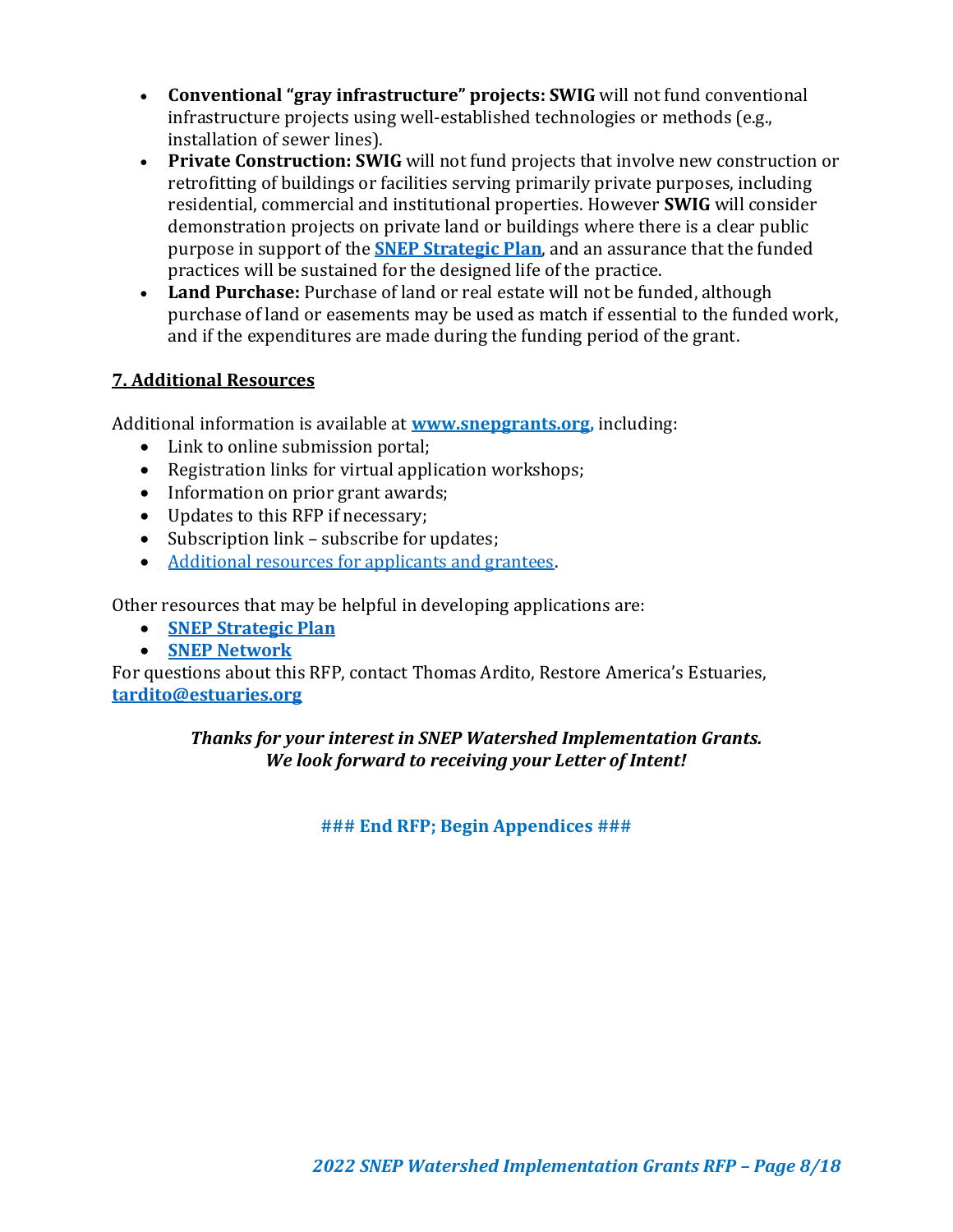## **Appendix 1: Letters of Intent**

Letters of Intent (LOIs) allow RAE to provide preliminary review of project ideas, in order to determine whether a full proposal will be requested and to provide comments to applicants.

**The LOI must be submitted online via [www.snepgrants.org. L](http://www.snepgrants.org./)OIs will be accepted beginning March 7, with a deadline for submittal by 4:00 p.m. on Tuesday, April 26, 2022.**

The following provides a guide to the content of the LOI that must be submitted via the online portal.

## **Organization Profile**

- Application Point of Contact
- Applicant Organization
- Fiscal Information
	- o Employer Identification Number (EIN)
	- o Federal System Award Management (SAM) registration status and current
	- expiration date. A SAM account can be created at no cost at sam.gov
	- o Applicant organization Unique Entity ID (UEI). The UEI will be automatically generated by your SAM account

• **Note: EIN, SAM information and UEI are not required for submittal of the LOI, but are required for the Full Proposal. Applicants can note that these items are "pending" when submitting the LOI. As it may take several weeks to complete these registrations, be sure to allow sufficient time to obtain them prior to the Full Proposal deadline. Registration links may be found at [www.snepgrants.org](http://www.snepgrants.org/)**

## **Project Information**

- Name of Project (limit 100 characters)
- Project Phase (select all that apply)
	- o Pre-Implementation: Includes planning, design, data-gathering, permitting, modeling, etc.
	- o Implementation: Activities that alter the physical or social environment: construction, installation, capacity-building, etc. May include execution of a conference or trainings where the primary purpose of the project is informational.
	- o Post-Implementation: Includes post-construction monitoring and evaluation, tech transfer of successful approaches, etc.
	- o Other: If other, describe. 100 character limit.
- General Location (Rhode Island, Massachusetts or Interstate)
- Brief Project Summary (limit 100 words)
- Project Lead Organization (may be same as Applicant; or Applicant may be serving as Fiscal Agent for another organization)
- Project Leader & contact information
- Partner Organizations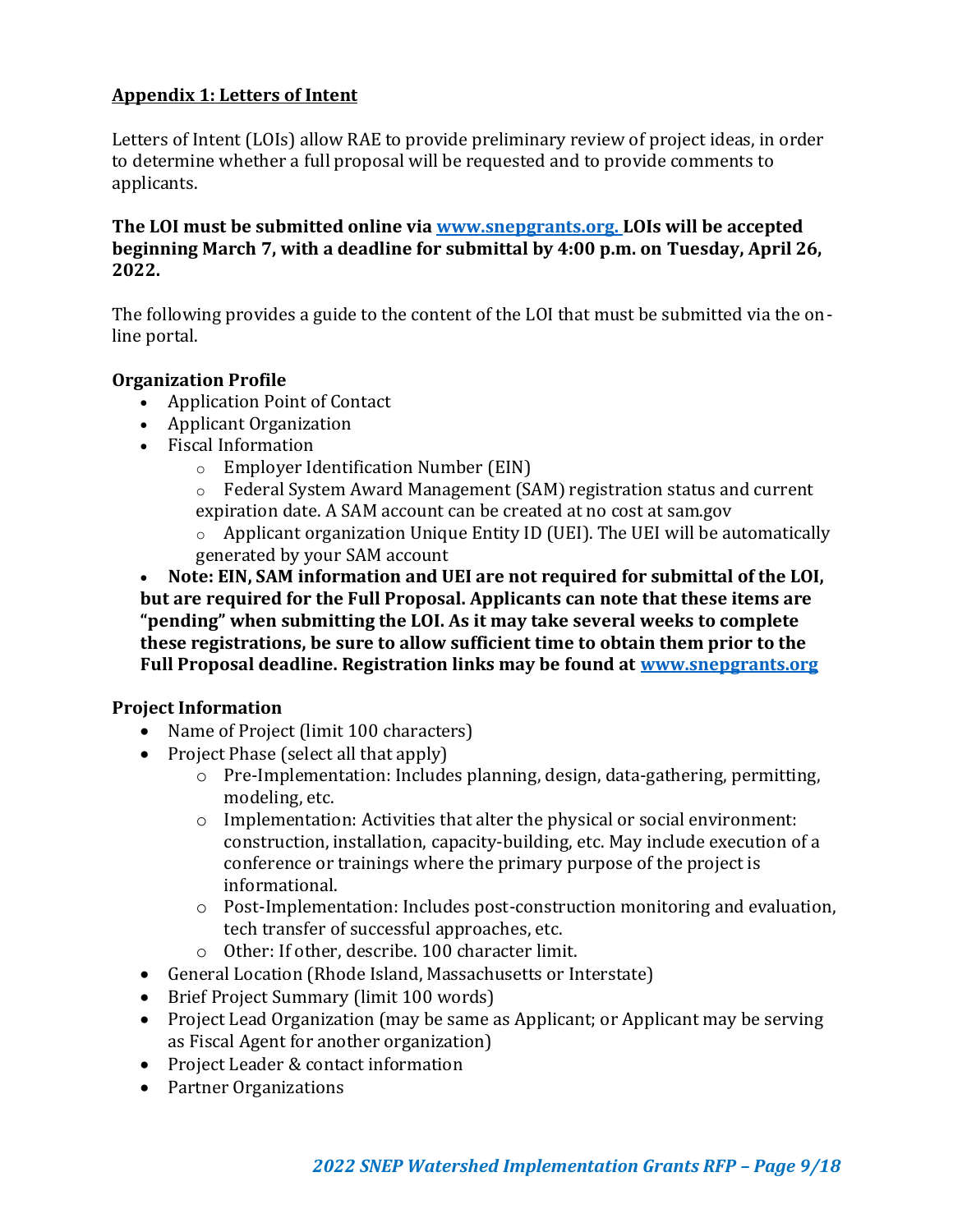#### **Cost**

- Amount of Request
- Amount of Non-Federal Match
- Total Project Cost
- Match Percentage (Match  $\div$  Request x 100)
- Organizations requesting a full or partial waiver of the non-federal match requirement (33%) will be asked to explain its necessity.

## **Certification**

- Signature of Organizational Leader
- Is this a Peer-to-Peer Learning Project as described under "Awards" in the RFP?

## **Project Description**

The online submission portal provides space to clearly address the following questions. Each question is subject to a 200 word limit unless otherwise noted:

- **Problem:** Describe the problem or threat to Southeast New England's coastal and watershed ecosystems that the proposal seeks to solve. Where does this fit within the priorities and vision of the **[SNEP Strategic Plan?](https://www.epa.gov/snep/snep-strategic-plan#:~:text=The%20purpose%20of%20this%20Strategic,%2C%20and%203)%20sustainable%20communities.)**
- **Impact:** Clearly explain how the proposed work will address the problem identified. What is the ultimate impact of the work, and how will it be sustained? Use both quantitative and qualitative measures as appropriate.
- **Stakeholders:** Who will benefit from this project? Describe the communities, individuals or organizations that will benefit directly or indirectly. Will the project serve historically underrepresented communities or groups?
- **Work Plan:** Clearly describe the scope of work of your proposal. List the principal tasks, and provide the deliverables and period of performance for each. Note any work that was completed prior to, or is expected to follow, the SNEP-funded project.
- **Area of Work:** Describe the specific place in which the work will occur.
- **Area of Direct Impact:** Describe the watershed of the project; downstream or receiving waters; and any other geographic areas that will be directly affected by the work when completed.
- **Regional Impact:** Explain how the project will benefit the SNEP region as a whole.
- **Project Team:** Describe the core project team and the role of each individual.
- **Partners**: List partner organizations and briefly describe the role of each. Note that partners are those directly involved and contributing to the project, not simply supporting it. Partners may be funded under the grant and/or be match contributors. Federal agencies may be off-budget partners.
- **Outreach Plan:** Provide a brief outreach plan, including principal tasks, products and schedule. Describe your intended audiences, and how you will communicate with each. Audiences may be community, professional, regional, elected officials, etc., and many projects may benefit by targeting multiple audiences.

## **Budget Section**

The online submission portal for the Letter of Intent requires applicants to upload a budget table for the proposed project. **Appendix 6** provides a template for the budget table; an Excel spreadsheet may be downloaded [here.](https://estuaries.org/snepgrantprogram/resources/)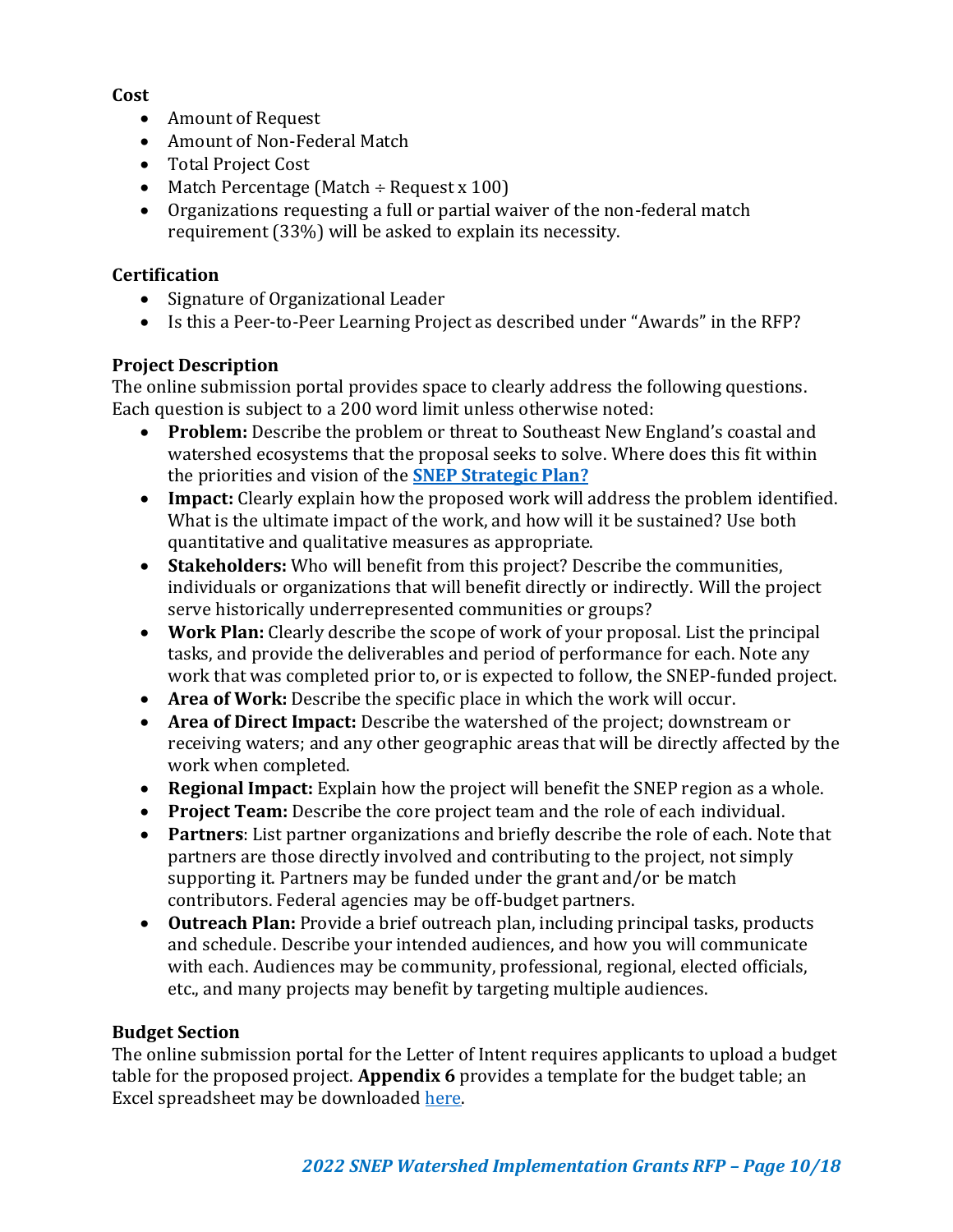If the LOI is accepted for further consideration, the LOI Budget will serve as the basis for the budget in the Full Proposal, at which point it will likely be updated and amended. Therefore, the LOI Budget may approximate all costs. Additional instructions on the Full Proposal budget will be provided to those who are asked to complete a Full Proposal. In applying for SWIG grants, applicants must list proposal costs and match according to the standard federal cost categories. These are as follows:

- **a. Personnel**
- **b. Fringe Benefits**
- **c. Travel**
- **d. Equipment**
- **e. Supplies**
- **f. Contractual**

**g. Construction:** Not included in SWIG. Construction activities for SWIG grants should be listed under other appropriate categories such as Personnel, Equipment, Supplies, or Contractual.

- **h. Other**
- **i. Total Direct:** Sum of Categories (a) (h), above.
- **j. Indirect**
- **k. Total:** Sum of Direct (i) and Indirect (j), above.

**Purpose of Cost Items:** In the budget table, provide enough information on use of funding for reviewers to evaluate the cost-effectiveness of the proposal. For example:

- Under "Personnel," include a separate line for each individual and job title whose salary will be paid by the grant (for the applicant organization only);
- Under "Fringe," note the rate that will be applied to the salaries above;
- Under "Contractual," include a separate line for each expected contract;
- Under "Other," include a separate line for each subaward to a partner organization;
- In all cases, note the source of non-federal match funding.

**Appendix 5** describes calculation of indirect costs. **Appendix 6** provides an LOI budget template. Round all costs to the nearest dollar.

## **Budget Note: Quality Assurance Project Plans (QAPPs)**

Funded projects that collect or utilize environmental data, water-quality models, or similar tools and information for decision-making, including most construction projects, are required to develop a Quality Assurance Project Plan (QAPP). If your project will require a QAPP, be sure to include costs for developing the QAPP in your budget. More information on QAPPs is provided in **Appendix 4**, or contact RAE for assistance.

## **How to Submit a Letter of Intent**

Go to **[www.snepgrants.org](http://www.snepgrants.org/)** and follow the links to the online portal. Applications will be accepted through the online portal only.

When you submit your application, you will receive a reply acknowledging receipt of the submittal. Save or print the reply for your records.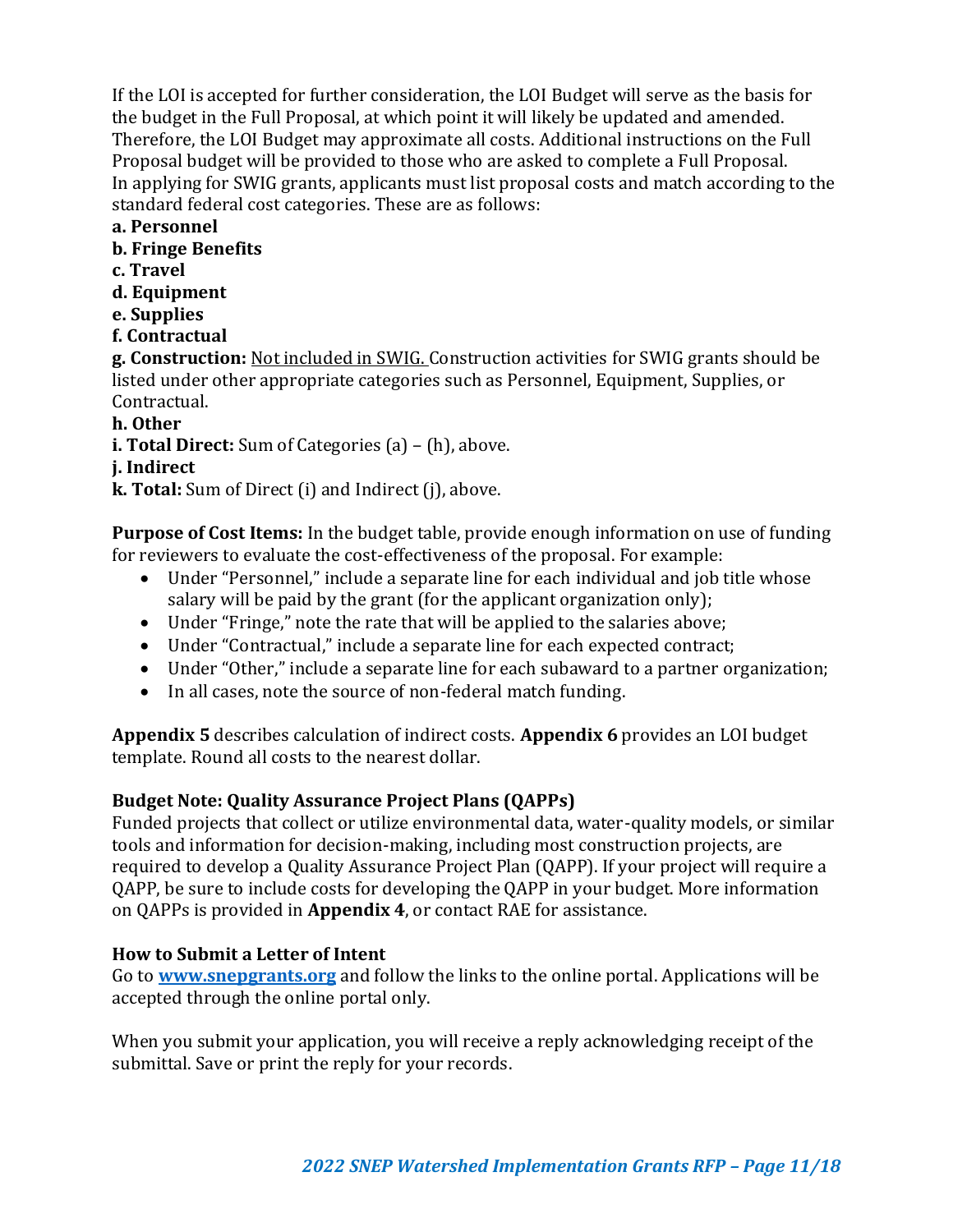If you do not receive confirmation of receipt by the end of the first business day following the deadline, **you must** contact Thomas Ardito as soon as possible at **[tardito@estuaries.org](http://tardito@estuaries.org/)** to ensure acceptance of your application.

**All applications must meet the deadlines listed above, and must be complete as directed at the time of submittal.** In the event of documented transmittal problems, corrupted files, or other technology problems, RAE will make every effort to accept applications that were submitted correctly, but not received due to problems outside the control of the applicant. However, to minimize the chance that a proposal cannot be accepted, we encourage applicants to submit proposals with sufficient time to rectify these kinds of problems prior to deadlines.

LOIs that omit required elements or which do not adhere to specified page limits will not be accepted or evaluated. RAE reserves the right to accept or reject any proposal on the basis of its sole determination that the proposal meets, or does not meet, program goals, objectives and requirements. RAE may request additional information from applicants prior to inviting full proposals.

## **### End Appendix 1 ###**

## **Appendix 2: Full Proposals**

As described in the RFP, Restore America's Estuaries will review all applicants' LOIs and select those which will be further considered for funding. These applicants will be invited to submit a Full Proposal. Full Proposals will be accepted by invitation only and must be submitted via an online portal that will be provided to selected applicants.

The format of the Full Proposal is similar to that of the Letter of Intent, but provides the opportunity to describe the project and answer questions in more detail. The Full Proposal also requires more budget detail, in addition to the budget table, and requires applicants to identify project performance metrics, which will be tracked and reported through the period of the grant.

RAE may request that the applicant make changes to the proposal as described in the LOI, in order to submit a Full Proposal. In other cases, the proposal may evolve as more information becomes available. The scope and budget of a Full Proposal need not be identical to that described in the LOI, but should be substantially similar.

RAE will provide complete information for submitting a Full Proposal to selected applicants.

## **### End Appendix 2 ###**

## **Appendix 3: Decisions**

LOIs and Full Proposals will be reviewed by an independent advisory committee of individuals with expertise in environmental management and ecological restoration. RAE will consult with the advisory committee and EPA prior to selecting LOIs for further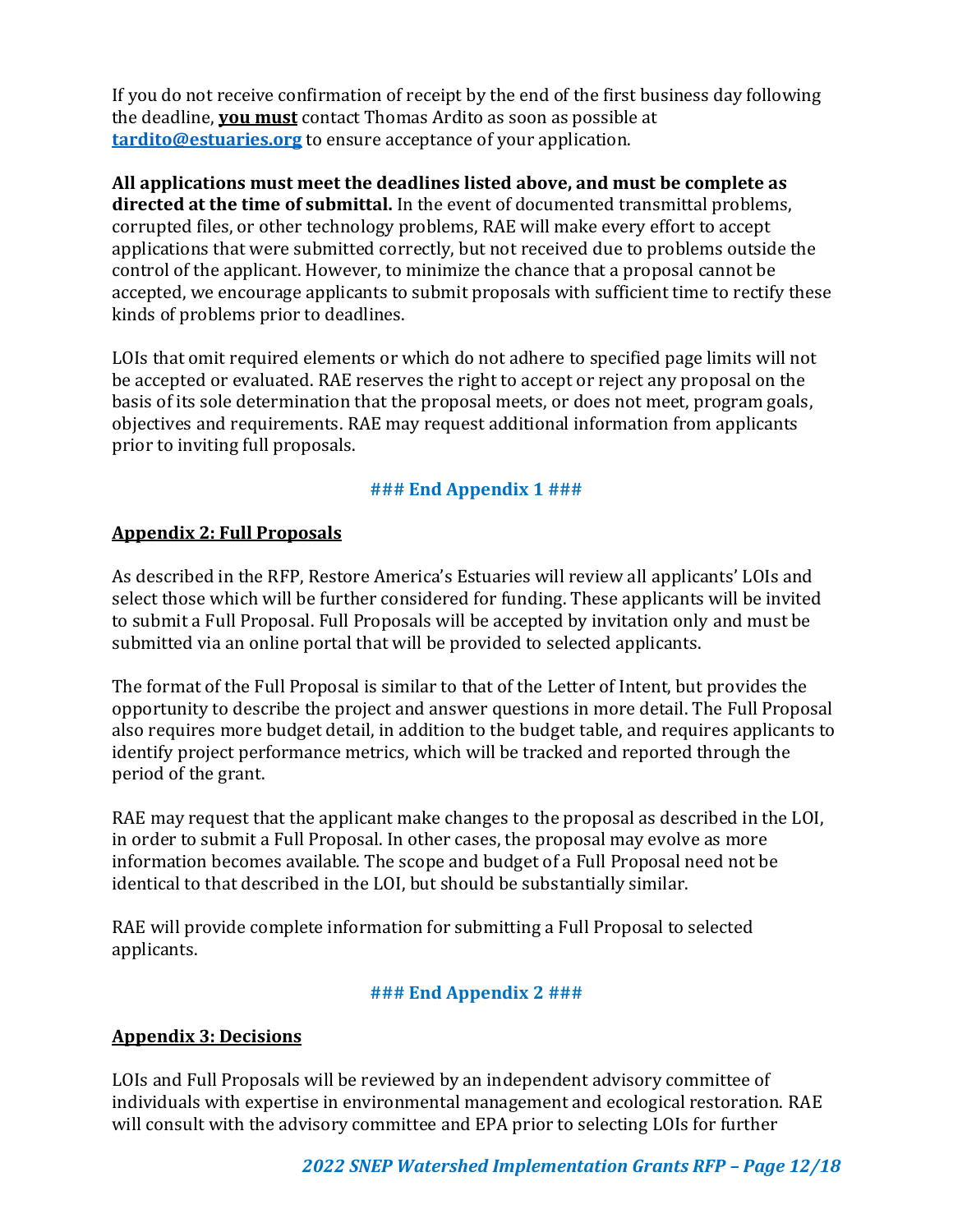consideration, or Full Proposals for funding. Following initial decisions, RAE may request additional information from applicants, or changes to project scope and budget, prior to approving the next step.

Following the review of LOIs, RAE will invite Full Proposals from applicants whose proposals have been selected for further consideration, and will notify applicants whose LOIs have not been selected.

Following the review of Full Proposals, RAE will notify applicants whether they have been selected for a full award, partial award, or not selected. Awards are not final until grant agreements have been executed.

## **2022 Review Framework**

LOIs and Full Proposals will be reviewed utilizing six major criteria:

**1. Potential Impact:** Alignment with SNEP priorities and the potential of the proposal to have a significant positive impact on Southeast New England's coastal and watershed ecosystems, including water quality, either directly (for example, through on-the-ground improvements) or indirectly (for example, through plans or studies that enable subsequent action).

**2. Applicant & Team Capability:** The potential of the applicant to successfully complete the project, as indicated by technical and administrative capacity, experience and past performance. The quality and diversity of the project partnership, with priority given to projects that establish or strengthen crosscutting or regional partnerships among multiple organizations. Projects that are "ready to go" are preferred for funding.

**3. Capacity-Building:** The potential of the proposal to significantly advance regional knowledge and practice to restore, protect and understand Southeast New England's coastal ecosystems, by building either technical or institutional capacity. Projects that develop or build upon watershed plans or other comprehensive approaches are encouraged.

**4. Innovation:** Proposals that pioneer, improve or operationalize emerging technologies or methods, and those that test or demonstrate the effectiveness of new or underutilized approaches.

**5. Budget:** Cost-effectiveness of the proposal relative to expected results; fiscal performance and capacity of the applicant; quality of budget proposal, with sufficient detail, solid cost justification, and realistic cost expectations.

**6. Diversity of Awards:** The geographic distribution of current and prior SNEP investments, to ensure that the entire SNEP region is fairly served by the program, and that SNEP Watershed Implementation Grants builds capacity in areas and communities of need. RAE will continue to develop a broad portfolio of SWIG projects by funding diverse kinds of organizations and types of projects, including organizations, areas and project types that have not been previously funded. RAE intends to allocate 2022 grant funding approximately equally between Rhode Island and Massachusetts, and will balance considerations of geographic diversity, diversity of technical approaches, and the quality of proposals received in selecting proposals for funding.

Final scores and evaluation notes will be provided to applicants on request.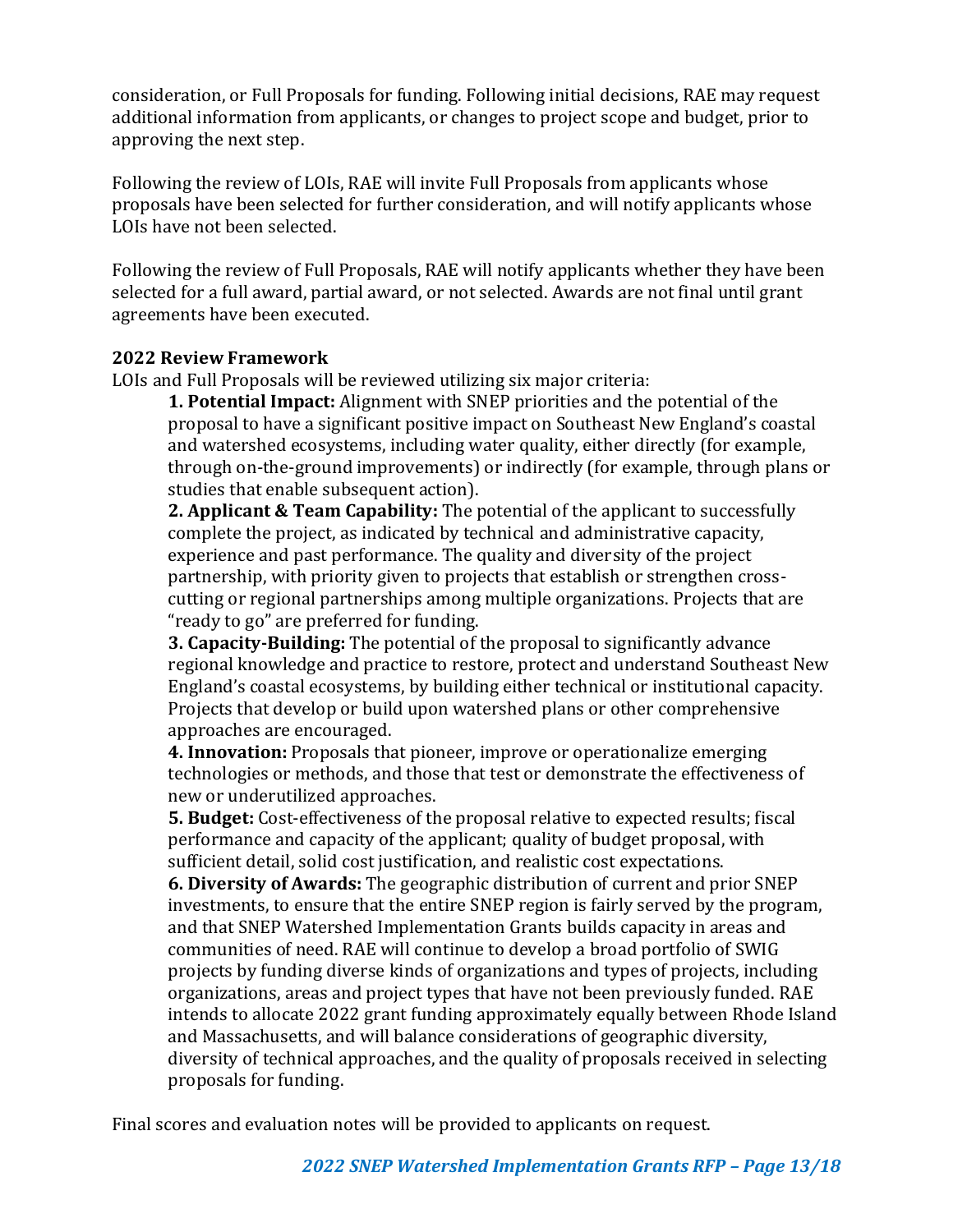While RAE works closely with the advisory committee and EPA in evaluating applications, final selection and funding decisions will be made at the sole discretion of RAE.

## **### End Appendix 3 ###**

#### **Appendix 4: Requirements of Funded Projects**

#### **Reporting Requirements**

Grantees must submit semi-annual progress reports as well as a final report. Report requirements include cost tracking, programmatic reporting, and tracking of performance metrics. RAE will provide grantees with the format of interim and final reports upon award. Information in grantee reports will be used by RAE and EPA in public communication materials and performance reports.

## **Procurement Requirements**

The source of SNEP Watershed Implementation Grants is federal funding. Therefore, funded projects must adhere to federal requirements regarding contracting, sub-awards, and purchases. These include multiple bids for procurements above \$10,000 (2 C.F.R. 200), good-faith efforts to employ Disadvantaged Business Enterprises (40 C.F.R. 33.301), and Davis-Bacon prevailing wage requirements for construction activities (2 C.F.R. 200).

For more information on budget categories and procurement requirements associated with this funding, applicants should refer to:

## **Best Practice Guide for Procuring Services, Supplies, and Equipment Under EPA Assistance Agreements**

online at:

[https://www.epa.gov/grants/best-practice-guide-procuring-services-supplies-and](https://www.epa.gov/grants/best-practice-guide-procuring-services-supplies-and-equipment-under-epa-assistance-agreements)[equipment-under-epa-assistance-agreements](https://www.epa.gov/grants/best-practice-guide-procuring-services-supplies-and-equipment-under-epa-assistance-agreements)

#### **Award Announcements**

Grants will be announced at one or two public events (real or virtual) in September 2022. Grantees are required to participate in these events.

## **Collaboration & Technology Transfer**

Grantees are required to participate in at least two SNEP Grantees' meetings during the period of the award, to be held within the SNEP Region. Travel funds for these meetings may be included in proposal budgets. Grantees may be asked to participate in other regional SNEP events aimed at sharing progress and results with organizations throughout Southeast New England, including SNEP symposia.

## **Sharing of Data & Results**

Grantees must make project data (including monitoring and modeling data), results, and other project information publicly available and readily transferable within one year of project completion. Should this present a problem with proprietary or personal information, contact RAE to discuss in advance of application. Additionally, applicants are expected to share project information and results at the collaboration and technology transfer meetings described above.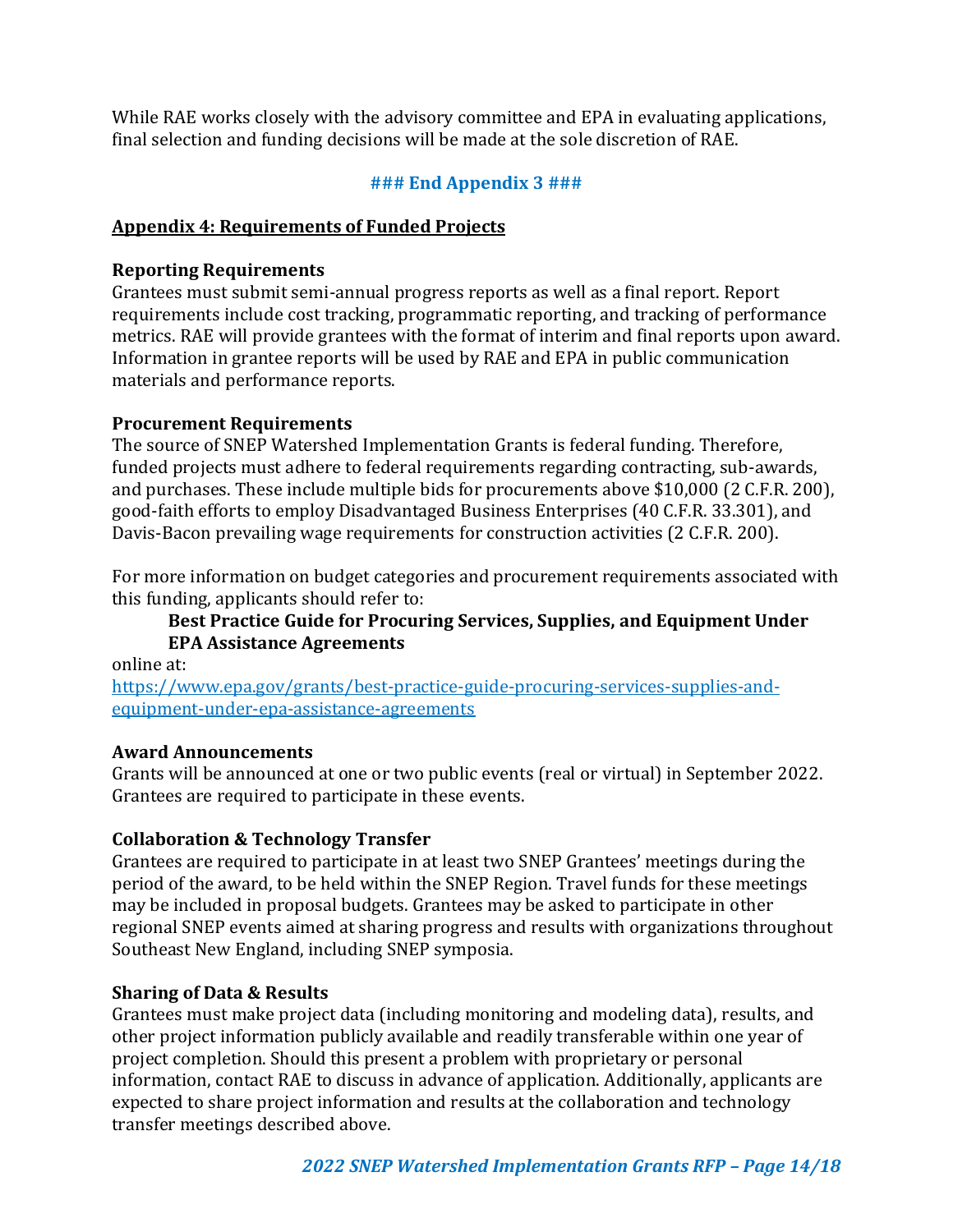## **Audits**

Applicants with independent audits or audited financial statements must make them available to RAE within one month of receipt. RAE conducts periodic on-site audits of all grantees.

#### **Reimbursement**

Project costs will be reimbursed on the basis of documented, incurred expenses. Reimbursement requests shall be submitted at least quarterly and at most monthly. As noted earlier, applicants are expected to begin incurring costs against the grant within the first quarter following award.

#### **Quality Assurance Project Plans (QAPPs)**

Most projects funded by SNEP Watershed Implementation Grants will require a Quality Assurance Project Plan (QAPP) approved by EPA Region 1 prior to beginning work. This includes all projects that collect or utilize environmental data (including use of secondary data), water-quality models, or similar tools and information for decision-making. This also includes most construction projects. Draft QAPPs must be submitted 60 days prior to beginning data collection or use in order to provide sufficient time for review. Grant recipients are responsible for development of an approved QAPP and must identify within the proposal the means by which they plan to complete the QAPP (for example, through contractual support or in-house). QAPPs, if required, must be approved within one year of grant award, and again, must be approved before any data collection, use of data or modeling begins. RAE will assist grantees in coordinating QAPP submittals to EPA.

Requirements for QAPPs can be found at:

[www.epa.gov/quality](http://www.epa.gov/quality) [www.epa.gov/quality/region-1-quality-systems-documents](http://www.epa.gov/quality/region-1-quality-systems-documents)

Applicants unfamiliar with the QAPP development and approval process may contact RAE for assistance in QAPP planning prior to proposal submittal.

#### **Acknowledgement of SNEP Watershed Implementation Grants and EPA**

Grantees must acknowledge **SWIG** and **EPA** as sources of project funding in all external communications materials – press releases, webpages, public and technical presentations, etc. RAE will provide acknowledgement guidelines and materials with grant agreements.

#### **Land Control, Permissions, & Private Property**

Proposals must demonstrate sufficient authority to perform the work proposed. If the applicant is not the sole property owner, this may take the form of partnership commitments, letter of permission, etc. Permits and access agreements do not need to be completed prior to award, but the applicant must demonstrate a clear understanding of permitting and access requirements and schedules in the application. RAE will fund work on private property only where there is a clear public benefit and where the applicant can provide an assurance of lasting impact – for example, through a long-term operation and maintenance agreement, conservation easement, deed restriction, or other agreement with the landowner. As with projects on publicly owned property, project sites on private land must include signage recognizing SNEP/EPA funding.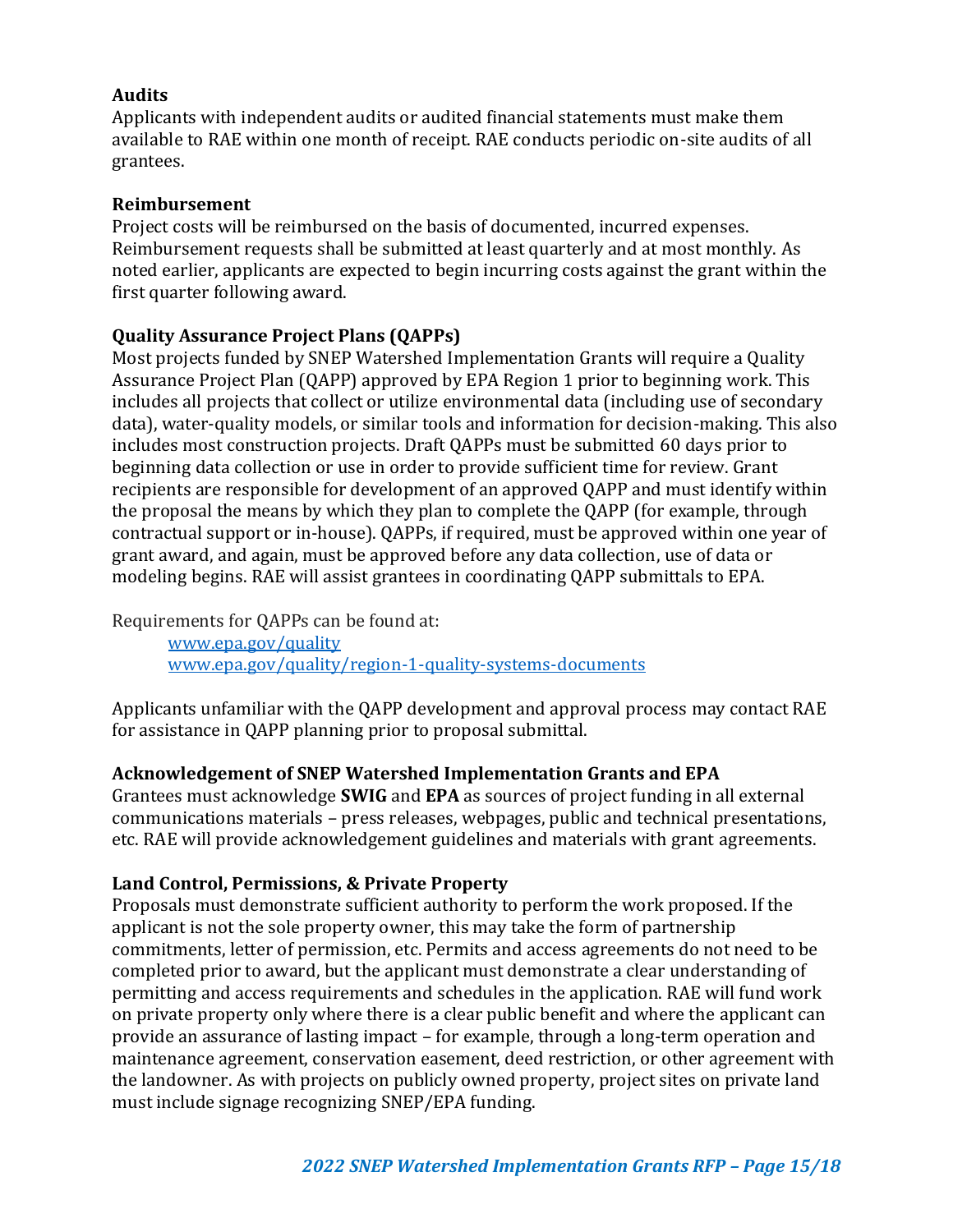#### **Utilization of Small, Minority, and Women's Business Enterprises (MBE/WBE).**

Funded projects will be required to comply with the requirements of EPA's Disadvantaged Business Enterprise (DBE) Program for procurement activities, contained in 40 CFR, Part 33. Annual reporting requirements will be provided upon award.

#### **Other Federal Cost Requirements**

Costs under this grant must be reasonable, allowable, allocable, and necessary to the supported project in accordance with 2 CFR Part 200, Subpart E and must adhere to the general procurement standards set forth in 2 CFR 200.318 and "Consultant Fee Cap" set forth in 2 CFR 1500.9.

#### **### End Appendix 4 ###**

## **Appendix 5: Indirect Costs**

**SWIG** will reimburse grantees for reasonable indirect costs related to the execution of funded projects. The calculation of indirect costs and amount of reimbursement depends on the type of organization, and whether it has an approved, current Negotiated Indirect Cost Rate Agreement (NICRA) on file with a federal agency. The following guidance summarizes the process for calculating indirect costs for organizations with or without an approved NICRA.

**5.A. Organizations with Current Approved NICRA:** Use the guidance in the NICRA to calculate indirect costs. Organizations may charge less than the full authorized NICRA rate to a **SWIG** grant in order to devote more grant funding toward direct costs; in such cases the organization may apply the difference (foregone indirect cost) toward match if it is from eligible non-federal sources. Organizations with an approved NICRA will be required to provide RAE with a copy of the current NICRA, and to provide RAE with updates as they are approved by the federal agency.

**5.B. Organizations without NICRA:** For applicants that have never had a NICRA with a Federal agency, the applicant may use an indirect cost rate up to 10% of Modified Total Direct Costs (MTDC). MTDC (as defined under 2 C.F.R. §200.68) **includes** all direct salaries and wages, applicable fringe benefits, materials and supplies, services, travel, and the first \$25,000 of each subaward or subcontract (regardless of the period of performance of the subawards and subcontracts under the award). MTDC **excludes** equipment, capital expenditures, charges for patient care, rental costs, tuition remission, scholarships and fellowships, participant support costs, and the portion of each subaward or subcontract in excess of \$25,000. Procurement contracts are not covered by this restriction. **Organizations seeking to charge the 10% indirect cost rate must calculate MTDC in order to calculate the allowable indirect cost.** See budget template in **Appendix 6.**

**Note:** Organizations **with** an approved NICRA **should not calculate MTDC.** Rather, show the NICRA base cost, calculated NICRA indirect cost, and the portions of the NICRA indirect cost for which the applicant is requesting reimbursement or which it is applying as match.

#### **### End Appendix 5 ###**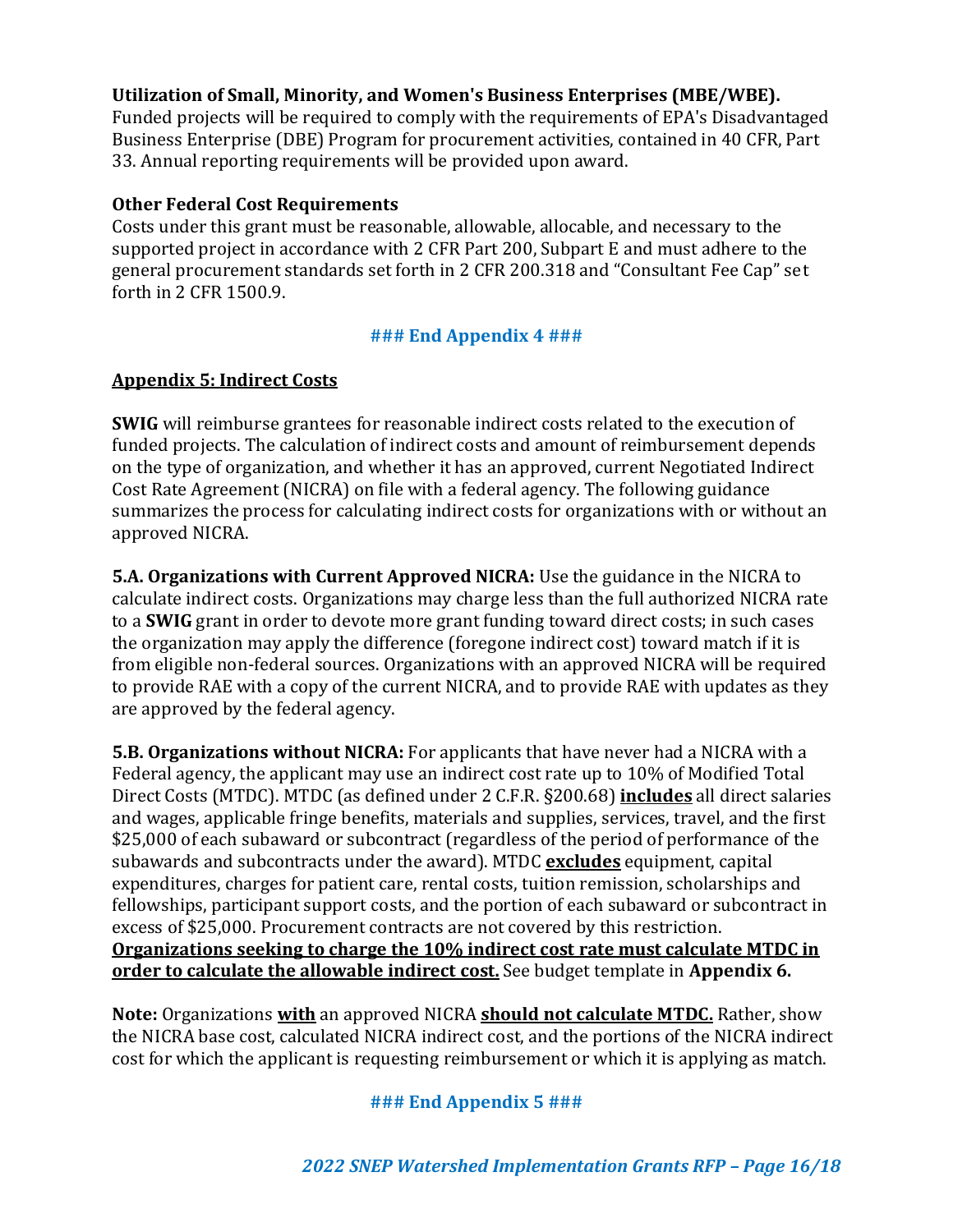

## **Appendix 6: SWIG22 Budget Table Template**

A budget table will be uploaded with the LOI, and should utilize the following template. The template can be downloaded as an excel file from the [SWIG Resources Page.](https://estuaries.org/snepgrantprogram/resources/)

| . un 1 : opoom Buugee 1 up 10<br><b>Cost Category and Item</b> | <b>Cost Basis</b>  | <b>SWIG</b>    | Eligible<br>for MTDC | Non-Fed<br><b>Match</b> | <b>MTDC</b> for<br><b>Match</b> | <b>Match Source</b>    | <b>Total Cost</b> |
|----------------------------------------------------------------|--------------------|----------------|----------------------|-------------------------|---------------------------------|------------------------|-------------------|
| a. Personnel (Quahogs Unitd.                                   |                    | <b>Request</b> |                      |                         |                                 |                        |                   |
| Only)                                                          |                    |                |                      |                         |                                 |                        |                   |
| Melanie Mercenaria, Habitat<br>Coordinator                     | 2500 hrs @ \$37.50 | \$73,750       | \$73,750             | \$20,000                | \$20,000                        | Molluska Foundation    | \$93,750          |
| Sam McClam, Outreach Coord.                                    | 1600 hrs. @ \$30   | \$30,000       | \$30,000             | \$18,000                | \$18,000                        | <b>QU Unrestricted</b> | \$48,000          |
| <b>Total Personnel</b>                                         |                    | \$103,750      | \$103,750            | \$38,000                | \$38,000                        |                        | \$141,750         |
| <b>b. Fringe Benefits</b>                                      |                    |                |                      |                         |                                 |                        |                   |
| Fringe, Quahogs Unltd.                                         | 25% of Salaries    | \$25,938       | \$25,938             | \$9500                  | \$9500                          | As above               | \$35,438          |
| <b>Total Fringe</b>                                            |                    | \$25,938       | \$25,938             | \$9500                  | \$9500                          |                        | \$35,438          |
| c. Travel                                                      |                    |                |                      |                         |                                 |                        |                   |
| Mileage to Outreach Meetings                                   | 2000 mi. @ \$0.56  | $\Omega$       | 0                    | \$1120                  | \$1120                          | <b>QU Unrestricted</b> | \$1120            |
| Travel to RAE Summit (2 people)                                | Estimate           | \$4000         | \$4000               |                         |                                 |                        | \$4000            |
| <b>Total Travel</b>                                            |                    | \$4000         | \$4000               | \$1120                  | \$1120                          |                        | \$5120            |
| d. Equipment                                                   |                    |                |                      |                         |                                 |                        |                   |
| ***Starfish Water Quality Probe                                | Starfish Catalog   | \$7000         | 0                    | 0                       | 0                               |                        | \$7000            |
| <b>***Total Equipment</b>                                      |                    | \$7000         | $\mathbf{0}$         | $\mathbf{0}$            | $\bf{0}$                        |                        | \$7000            |
| e. Supplies                                                    |                    |                |                      |                         |                                 |                        |                   |
| <b>Planting Materials</b>                                      |                    | \$2500         | \$2500               | 0                       | 0                               |                        | \$2500            |
| <b>Total Supplies</b>                                          |                    | \$2500         | \$2500               | $\boldsymbol{0}$        | $\bf{0}$                        |                        | \$2500            |

#### *Full Proposal Budget Table – Quahogs Unlimited Clean Water Partnership*

*Table Cont'd next page*